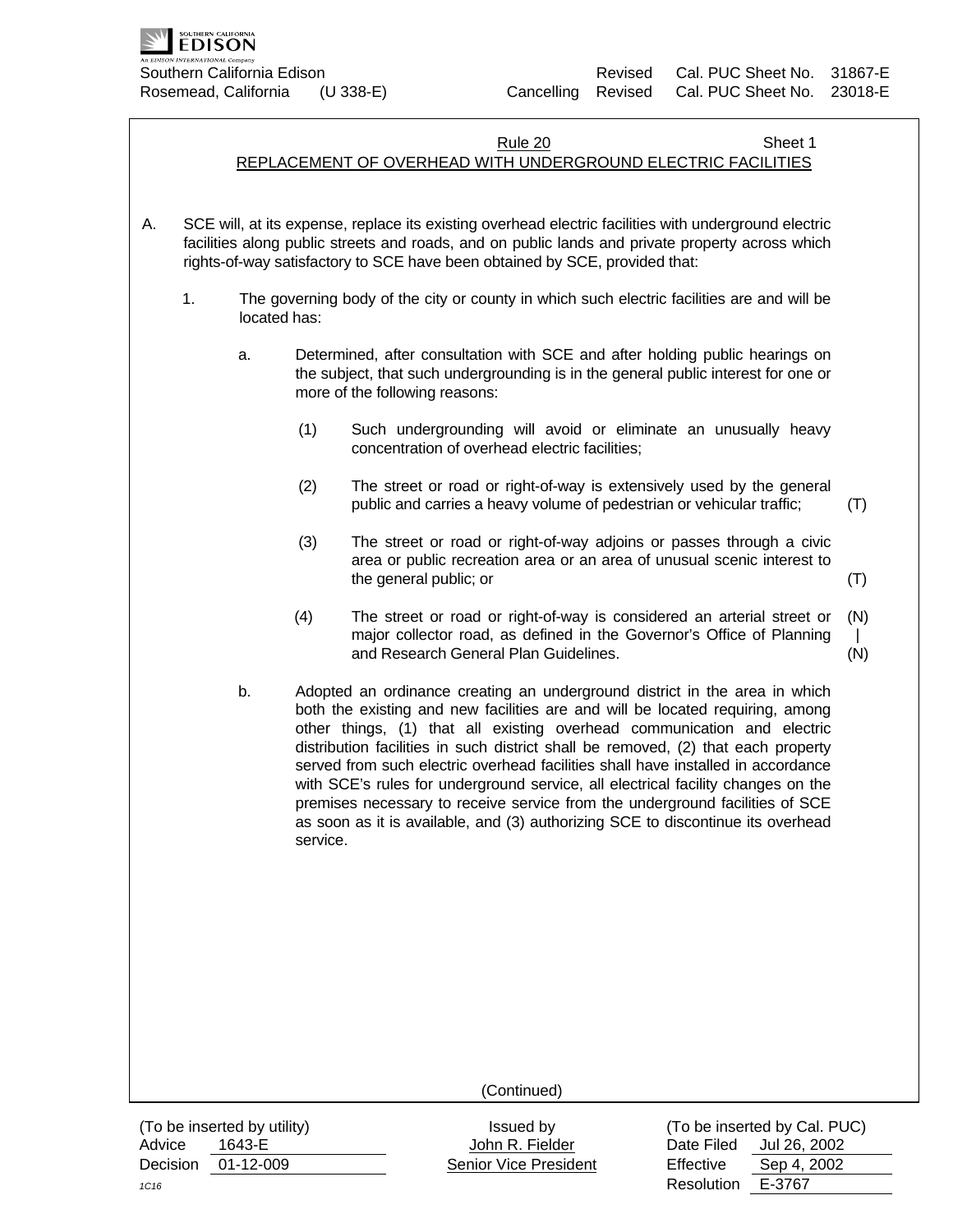

#### **Rule 20 Sheet 2** Sheet 2 REPLACEMENT OF OVERHEAD WITH UNDERGROUND ELECTRIC FACILITIES

## (Continued)

# A. (Continued)

- 2. SCE's total annual budgeted amount for undergrounding within any city or the unincorporated area of any county shall be allocated as follows:
	- a. The amount allocated to each city and county in 1990 shall be the highest of:
		- 1. The amount allocated to the city or county in 1989, which amount shall be allocated in the same ratio that the number of overhead meters in such city or unincorporated area of any county bears to the total system overhead meters; or
		- 2. The amount the city or county would receive if SCE's total annual budgeted amount for undergrounding provided in 1989 were allocated in the same ratio that the number of overhead meters in each city or the unincorporated area of each county bears to the total system overhead meters based on the latest count of overhead meters available prior to establishing the 1990 allocations; or
		- 3. The amount the city or county would receive if SCE's total annual budgeted amount for undergrounding provided in 1989 were allocated as follows:
			- a. Fifty percent of the budgeted amount allocated in the same ratio that the number of overhead meters in any city or the unincorporated area of any county bears to the total system overhead meters; and
			- b. Fifty percent of the budgeted amount allocated in the same ratio that the total number of meters in any city or the unincorporated area of any county bears to the total system meters.

(Continued)

(To be inserted by utility) Issued by Issued by To be inserted by Cal. PUC) Advice 1268-E-B **Marken Advice 1268-E-B** John R. Fielder **Date Filed May 11, 1998** Decision 97-10-087 Senior Vice President Effective Jan 4, 1998

*2C4* Resolution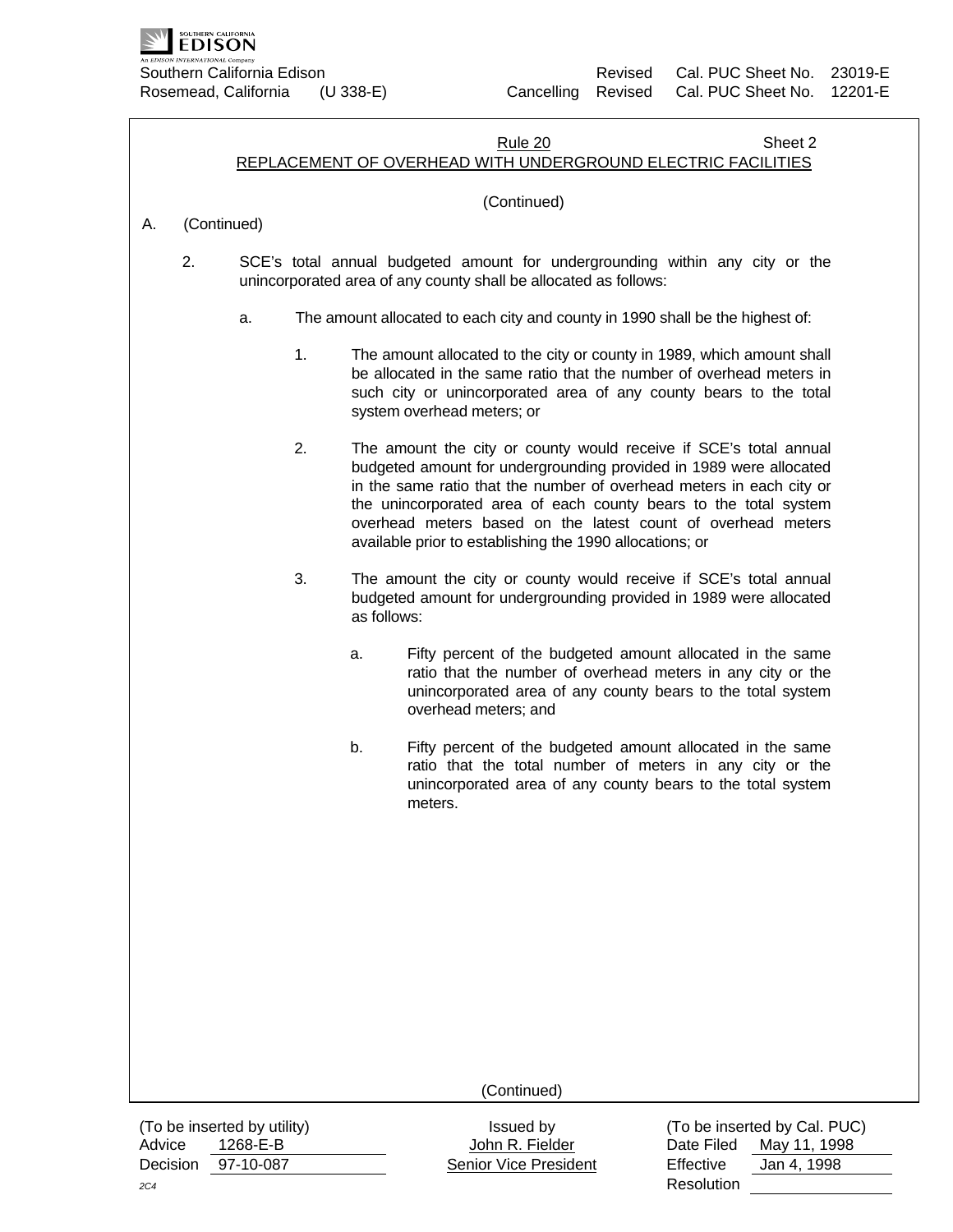

#### **Rule 20 Sheet 3** Sheet 3 REPLACEMENT OF OVERHEAD WITH UNDERGROUND ELECTRIC FACILITIES

## (Continued)

A. (Continued)

- 2. (Continued)
	- b. Except as provided in Section 2.c., the amount allocated for undergrounding within any city or the unincorporated area of any county in 1991 and later years shall use the amount actually allocated to the city or county in 1990 as the base, and any changes from the 1990 level in SCE's total annual budgeted amount for undergrounding shall be allocated to individual cities and counties as follows:
		- 1. Fifty percent of the change from the 1990 total budgeted amount shall be allocated in the same ratio that the number of overhead meters in any city or unincorporated area of any county bears to the total system overhead meters.
		- 2. Fifty percent of the change from the 1990 total budgeted amount shall be allocated in the same ratio that the total number of meters in any city of the unincorporated area of any county bears to the total system meters.
	- c. When a city incorporates, resulting in a transfer of utility meters from the unincorporated area of a county to the city, there shall be a permanent transfer of a prorata portion of the county's 1990 allocation base referred to in Section 2.b. to the city. The amount transferred shall be determined:
		- 1. Fifty percent based on the ratio that the number of overhead meters in the city bears to the total system overhead meters; and
		- 2. Fifty percent based on the ratio that the total number of meters in the city bears to the total system meters.

When territory is annexed to an existing city, it shall be the responsibility of the city and county affected, in consultation with SCE serving the territory, to agree upon an amount of the 1990 allocation base that will be transferred from the county to the city, and thereafter to jointly notify SCE in writing.

(Continued)

Advice 1268-E-B John R. Fielder Date Filed May 11, 1998 Decision 97-10-087 Senior Vice President Effective Jan 4, 1998

(To be inserted by utility) Issued by  $($ To be inserted by Cal. PUC) *3C4* Resolution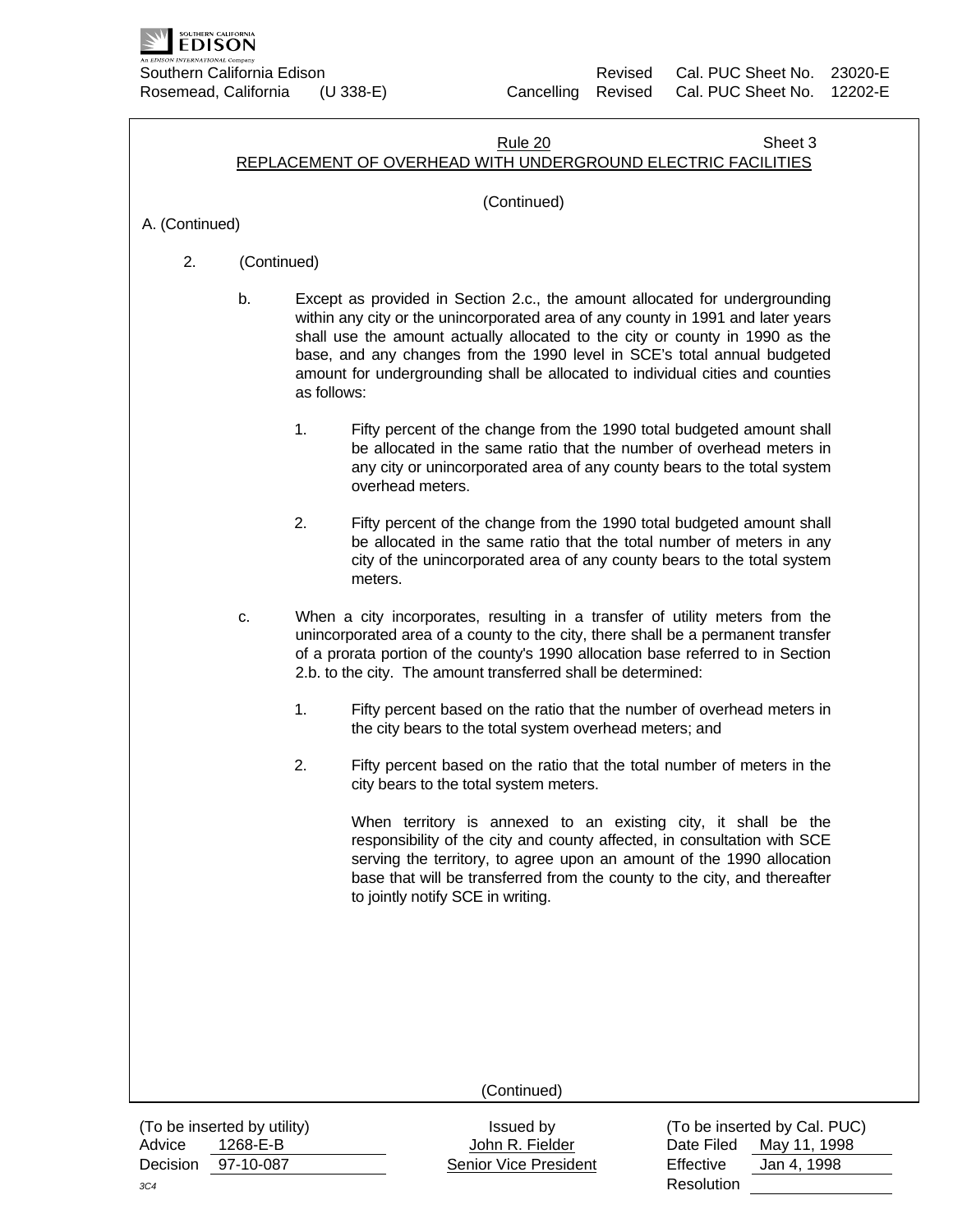

#### **Rule 20 Sheet 4** Sheet 4 REPLACEMENT OF OVERHEAD WITH UNDERGROUND ELECTRIC FACILITIES

## (Continued)

A. (Continued)

- 2. (Continued)
	- d. However, Section 2.a, b, and c, shall not apply to any utility where the total amount available for allocation under Rule 20-A is equal to or greater than 1.5 times the previous year's statewide average on a per customer basis. In such cases, SCE's total annual budgeted amount for undergrounding within any city or the unincorporated area of any county shall be allocated in the same ratio that the number of overhead meters in the city or unincorporated area of any county bears to the total system overhead meters.
	- e. Upon request by a city or county, the amounts allocated may be exceeded for (C) each city or county by an amount up to a maximum of five years' allocation at then-current levels where SCE establishes that participation on a project is warranted and resources are available. Such allocated amount may be carried over for a reasonable period of time in communities with active undergrounding programs. In order to qualify as a community with an active undergrounding program, the governing body must have adopted an ordinance or ordinances creating an underground district and/or districts as set forth in Section A.1.b. of this Rule. Where there is a carry-over or additional requested participation as discussed above, SCE has the right to set, as determined by its capability, reasonable limits on the rate of performance of the work to be financed by the funds carried over. When amounts are not expended or carried over for the community to which they are initially allocated, they shall be assigned when additional participation on a project is warranted or be reallocated to communities with active undergrounding programs.  $\blacksquare$  $\blacksquare$  $(C)$ (C)  $(C)$

(Continued)

Advice 1643-E **Matter State State Search Advice** Date Filed Jul 26, 2002 Decision 01-12-009 Senior Vice President Effective Sep 4, 2002

(To be inserted by utility) Issued by (To be inserted by Cal. PUC) *4C17* Resolution E-3767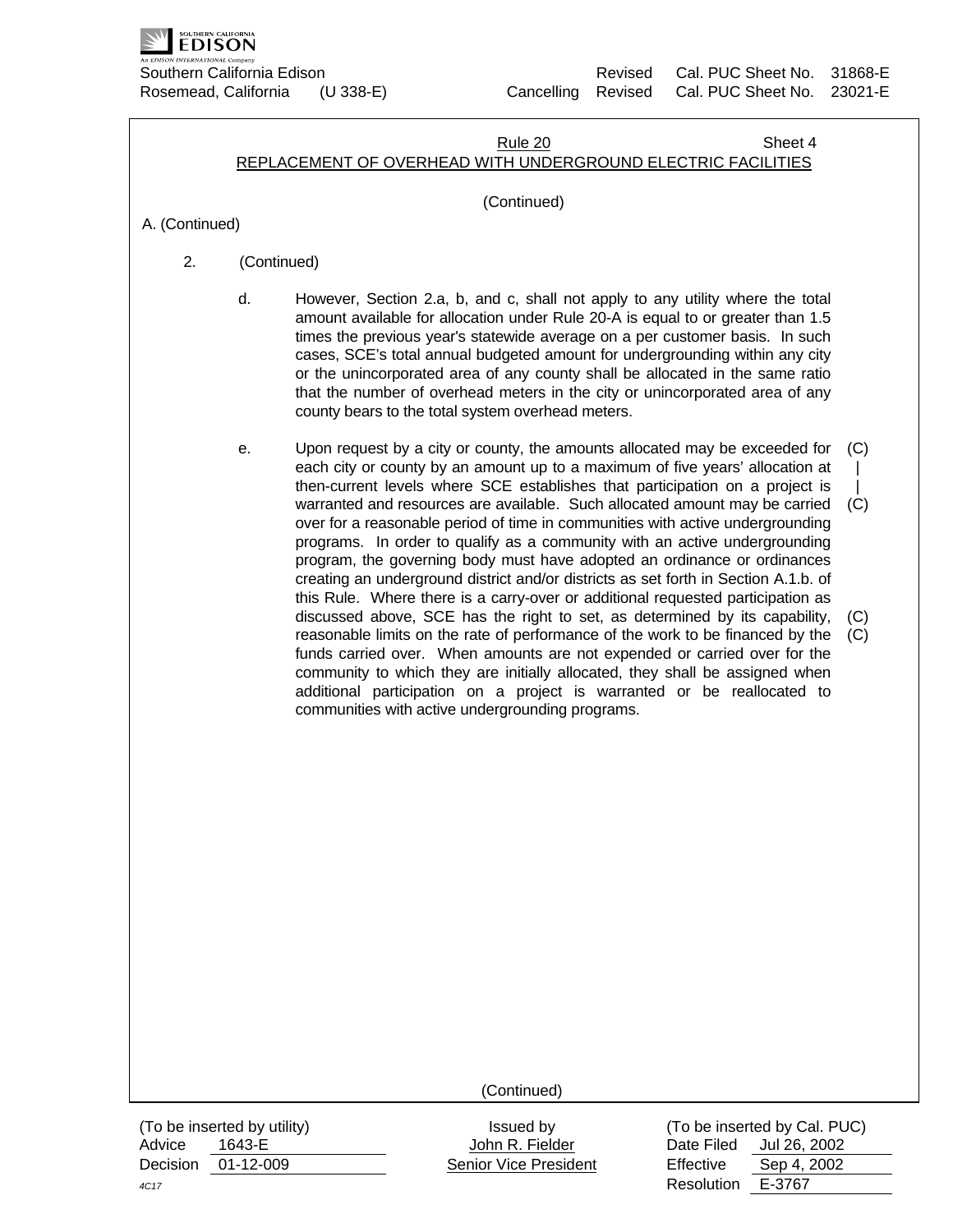

#### **Rule 20 Sheet 5** Sheet 5 REPLACEMENT OF OVERHEAD WITH UNDERGROUND ELECTRIC FACILITIES

## (Continued)

# A. (Continued)

3. The undergrounding extends for a minimum distance of one block or 600 feet, whichever is the lesser.

Upon request of the governing body, SCE will pay from the existing allocation of that entity for:

- a. The installation of no more than 100 feet of each customer's underground electric service lateral occasioned by the undergrounding, and/or
- b. The conversion of a customer's meter panel to accept underground service occasioned by the undergrounding, excluding permit fees.

SCE or the governing body may establish a lesser allowance, or may otherwise limit the amount of money to be expended on a single customer's electric service, or the total amount to be expended on all electric service installations in a particular project.

- B. In circumstances other than those covered by A above, SCE will replace its existing overhead electric facilities with underground electric facilities along public streets and roads or other locations mutually agreed upon when requested by an applicant or applicants when all of the following conditions are met:
	- 1. a. All property owners served from the overhead facilities to be removed first agree in writing to have the wiring changes made on their premises so that service may be furnished from the underground distribution system in accordance with SCE's rules and that SCE may discontinue its overhead service upon completion of the underground facilities, or
		- b. Suitable legislation is in effect requiring such necessary wiring changes to be made and authorizing SCE to discontinue its overhead service.

(Continued)

(To be inserted by utility) Issued by Issued by To be inserted by Cal. PUC) Advice 1399-E **Auge 1399-E** Advice 1399-E John R. Fielder **Date Filed Aug 23, 1999** Decision Senior Vice President Effective Oct 2, 1999

*5C5* Resolution